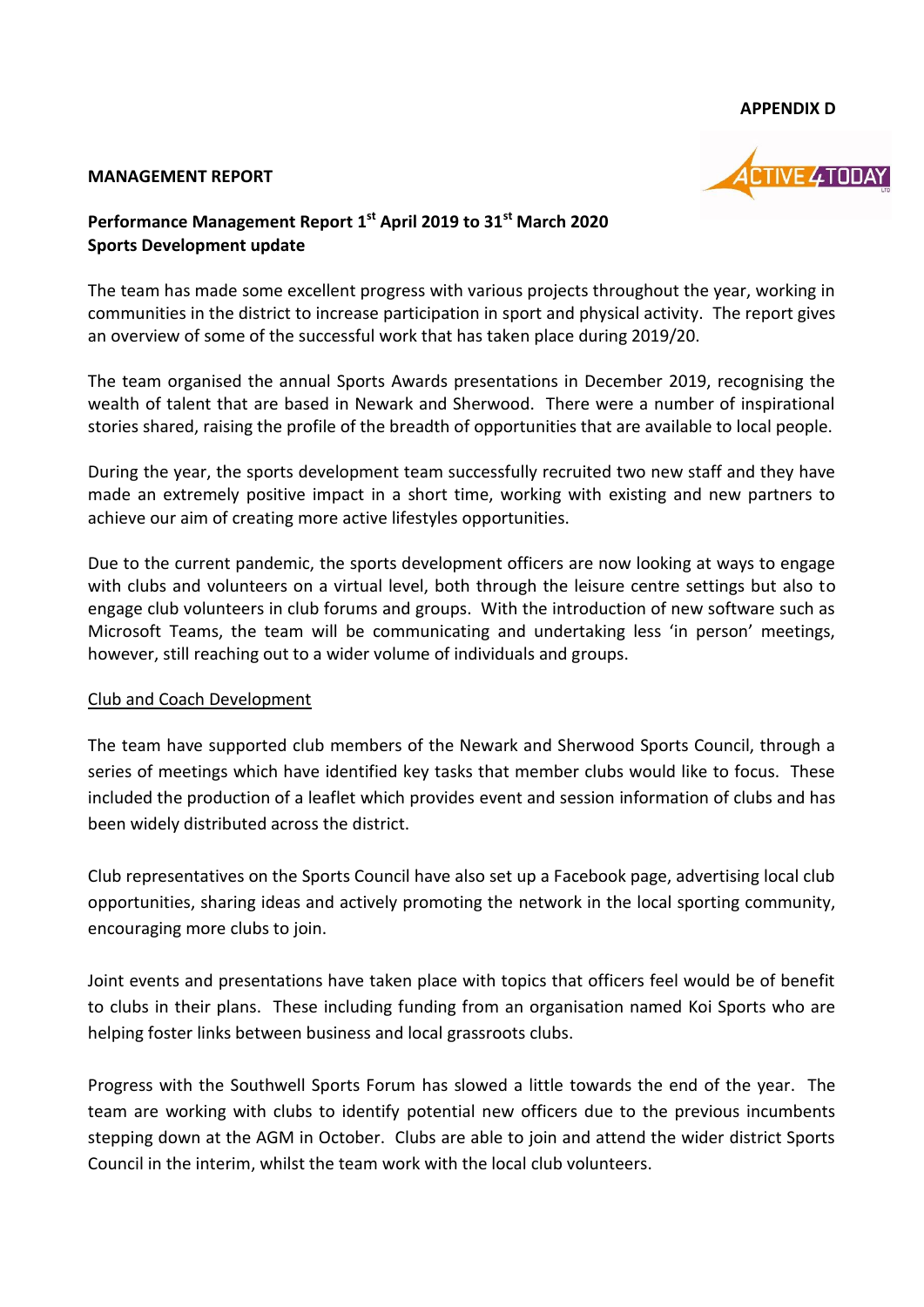The VISPA volunteering scheme continued throughout the year, with a new 'VISPA Academy' launched in January 2020. This new cohort of young volunteers have been recruited and will be given additional mentoring support and A4T will cover the cost of their introductory coaching qualifications. This, in turn, will provide a valuable step in gaining employment with the Company in the future.

## Inclusion

There have been a variety of projects developed and delivered over the course of the year, with the Junior Parkrun being launched in Ollerton. This was a community wide project, now fully sustainable with volunteers co-ordinating the weekly Sunday morning 2km run, aimed at children aged 4-11 years old.

A series of football session for girls with a disability were held at Newark Sports and Fitness Centre from April to October. Over the year there have been 12 individuals regularly attending from local schools and community settings and they have all benefitted from taking part in both conditioned and small-sided games; with an emphasis on fun and inclusion.

A meeting with Coalfields Regeneration Trust led to a free programme planned for the New Year. This would allow access to Friday night football session at Dukeries Leisure Centre. This will be available to young people aged 11+. The sessions will be ongoing, led by professional coaches and at no cost to participants. Due to a slight delay and then the Covid-19 pandemic, this project has been put back to start again in September 2020.

Over the summer holidays A4T organised a series of diversionary activities in an attempt to curb anti-social behaviour at Balderton Playing Fields, Coronation Street. Sports based sessions were delivered alongside healthy eating classes by Everyone Health. Balderton Parish Council funded several of the activities and were supported by Terry Bailey, ASB Officer from NSDC, the local PCSO and Community Protection Officers. The sessions were well received, with numbers in excess of 15 per session. Feedback was very positive, with a definite drop in anti-social behaviour being recorded, over the period that the diversionary activities were held. The sessions were very well received and more were planned for 2020 however due the pandemic have been postponed.

## Active Lifestyles

There have been a number of active lifestyles activities and projects delivered which include a Health and Wellbeing event for the community at Dukeries Leisure Centre, targeting older people and people of any age with additional social, physical or mental issues; the aim was to introduce, or reintroduce people to sport or physical activity and give them information about healthy eating. Over 40 people attended aged 8 – 80, participating in activities delivered by A4T, England Netball, Nottingham Forest Community Trust and Everyone Health. Follow up actions have been put in place to try and create regular sessions, tailored to the group that attended.